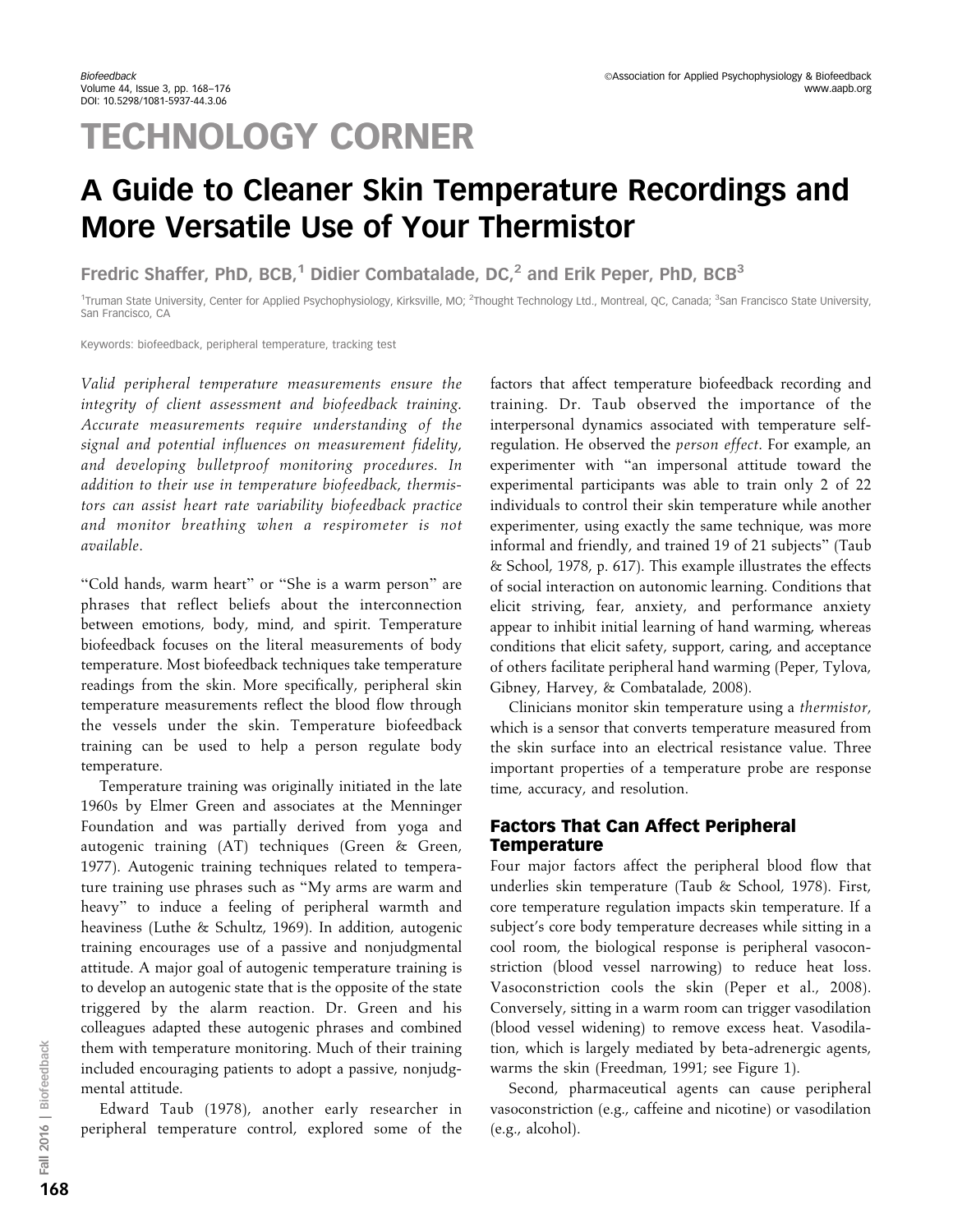

Figure 1. Vasoconstriction and vasodilation.

Third, sympathetic arousal, especially fear, causes peripheral vasoconstriction, while anger will sometimes cause peripheral vasodilation.

Finally, respiration can produce peripheral vasoconstriction or vasodilation. Hyperventilation, which results in low end-tidal  $CO<sub>2</sub>$  values (the percentage of  $CO<sub>2</sub>$  in exhaled air), usually causes vasoconstriction. In contrast, breathing more slowly than six breaths per minute, which can increase endtidal CO<sub>2</sub>, often produces vasodilation (Lynch & Schuri, 1978).

R. Gevirtz (personal communication, April 7, 2016) has recommended adding inexpensive temperature monitoring to heart rate variability biofeedback (HRVB) practice, since many clients will exhibit hand warming when they breathe at their resonance frequency (the rate that most effectively stimulates their cardiovascular system). Conversely, Peper (personal observations, 2016) points out that a decrease in peripheral temperature usually indicates that the person is "trying too hard" to breathe correctly at the resonance frequency and may be unknowingly overbreathing.

# Thermal Process of Temperature Recording with a Thermistor

A thermistor does not directly measure skin temperature. It measures its own temperature, which is the result of heating or cooling through thermal conduction/radiation to the skin and the air. For example, if the actual skin

temperature is  $92^{\circ}F$  and the room temperature is  $74^{\circ}F$ , the side of the thermistor touching the skin is warmed to  $92^{\circ}$ F. The side covered by tape and exposed to the room radiates heat to the room, thereby slightly cooling the thermistor. Thus, the recorded finger temperature is most likely  $90.5^{\circ}F$ and depends upon the degree of thermal insulation by the band or tape.

This phenomenon can easily be checked by recording the temperature of the index finger and thumb and then touching the index finger and thumb together. When they touch, the temperature will go up  $1^{\circ}$  to  $2^{\circ}$ F. The resultant temperature will be the actual temperature of the finger and thumb as confirmed by thermographic measurements.

#### Response Time

When providing skin temperature biofeedback, there is normally a noticeable delay between a physiological change and the time the temperature signal starts responding. The hardware contribution to this delay is called the time constant of the thermistor. It takes the bit of time to warm up or cool down. A time constant is a period required for the thermistor to reach 63.2% of a final value. You're sitting in a 74°F room. How long should a thermistor with a time constant of 1 second take to register a hand temperature of 92°F? The thermistor will reach 99.8% of your hand temperature in 5 time constants, or 5 seconds. Peper et al. (2008) described a procedure for measuring response time of the thermistor.

The skin's contribution to this delay is more important. It takes time for the skin to warm up or cool down when there is dilation or constriction of cutaneous blood vessels. When comparing skin temperature and blood volume pulse amplitude, there is a greater delay in skin temperature than blood volume pulse responses to a stressor, approximately 30 seconds versus approximately 0.5–3 seconds (see Figure 2).

Temperature can also be measured from a distance using an infrared sensor. Since it is a camera, a passive infrared (pIR) sensor responds more quickly to changes in infrared radiation from blood circulation than a thermistor (see Figure 3). Passive infrared is generally designed to monitor temperature from a wider area than a thermistor. The further a sensor is from its target, the larger is the surface area it records. Since a pIR sensor must be positioned a short distance from the skin, it is a poor choice for temperature training. Also, the pIR signal appears noisier because the infrared camera detects very small changes in the heat radiating from the surface of the skin. The signal must be slightly smoothed (averaged) to reveal longer trends in temperature change.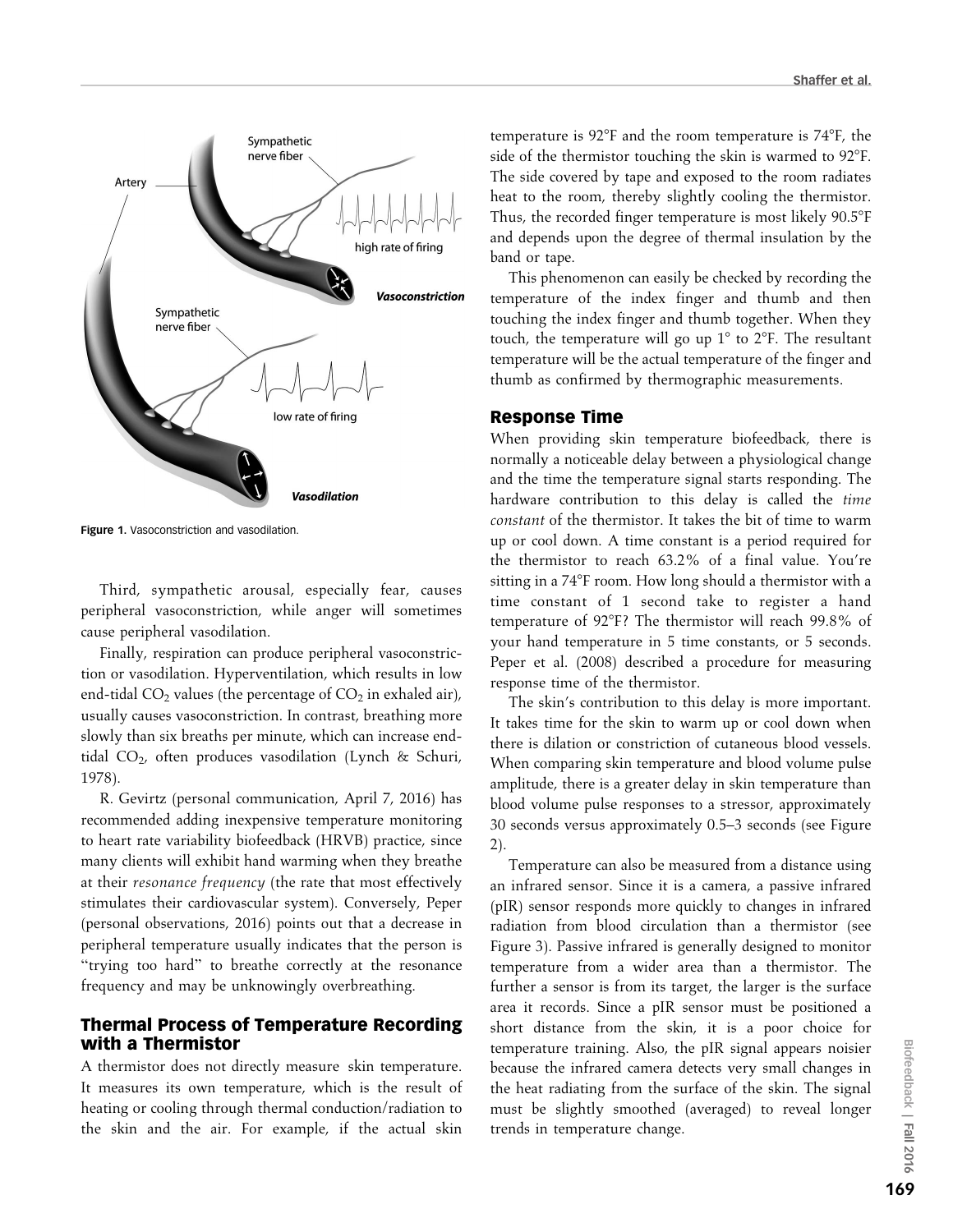



Since a temperature probe only contributes a few seconds to this lag, response time is not critical. The major advantage of the pIR sensor is that the sensor is not in contact with the tissue; thus, it can be used to monitor temperature of open wounds to facilitate blood flow (Olesen & Peper, 1985).

#### Accuracy

An absolute accuracy of  $\pm 1^{\circ}F$  should be adequate for temperature biofeedback training (Peek, 2016). Generally, the immediate detection and display of relative physiological changes is more important to biofeedback training than absolute accuracy. Use a laboratory-grade alcohol or

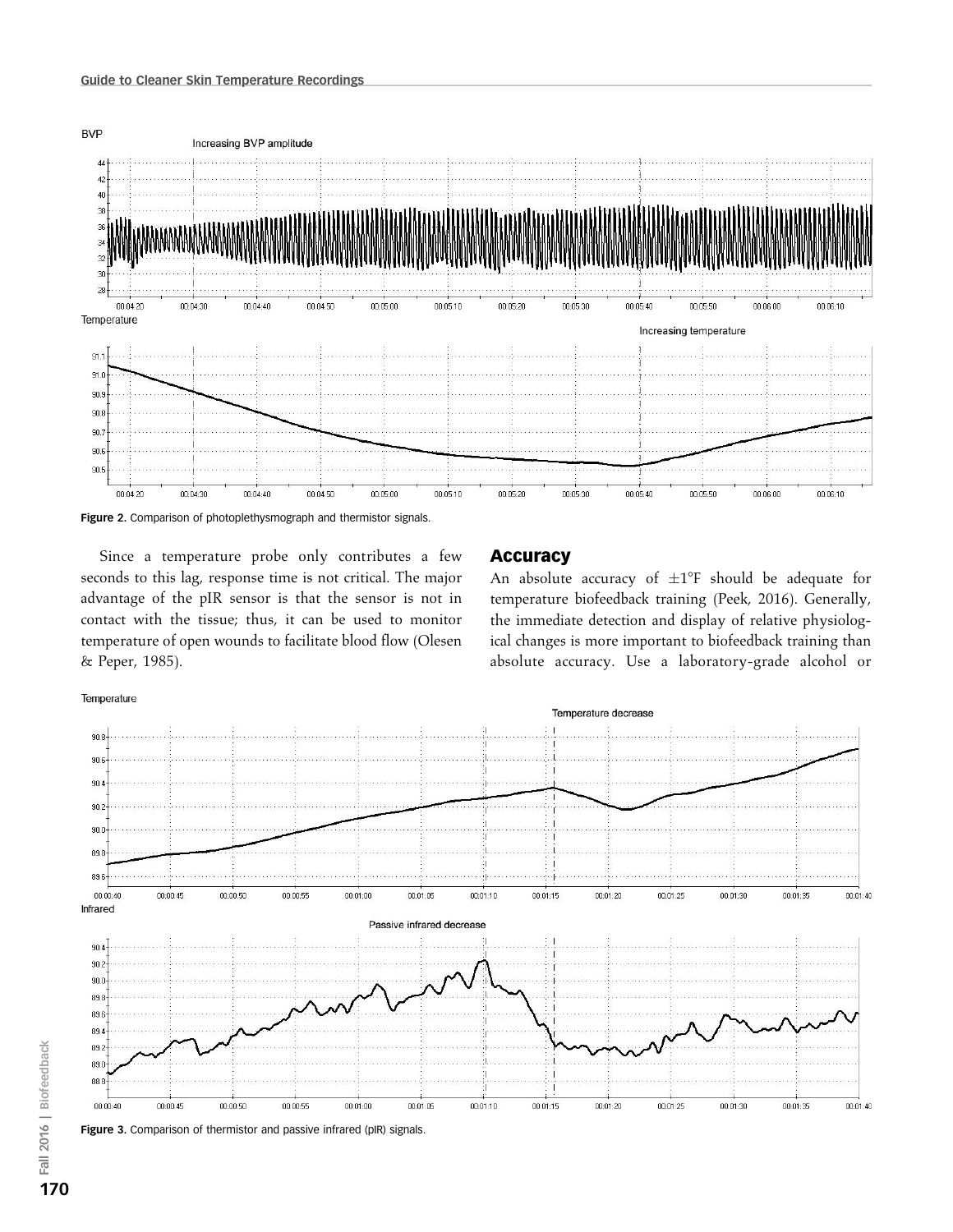

Figure 4. Infrared thermometer monitoring a vasoconstricted thumb.

mercury thermometer as your reference to test feedback thermometer accuracy. Place the thermistor next to the mercury thermometer and compare room temperature values. Peper recommends that professionals know their typical measurements so that they can use themselves as ''test equipment'' when values appear questionable (Peper et al., 2008, pp. 118–120).

Absolute accuracy is important when you want to teach people to warm to specific criteria such as their hands to 95°F and feet to 93°F as suggested for the treatment of hypertension (Fahrion, Norris, Green, Green, & Snarr, 1986). In these cases, you will need the accuracy of a clinical-grade thermistor. In addition, you have to allow for the cooling effect of the room. A recorded value of 95°F may in fact be 96.5°F if the room has chilled the thermistor by  $1.5^{\circ}$ F.

#### Resolution

The resolution of a temperature biofeedback instrument is the smallest increment of change that it can measure and display. If a sensor's resolution is too low, it will be unable to detect small changes in temperature. If it is too high, it will detect minute temperature changes and noise, which will increase signal variability and cause erratic feedback, possibly interfering with the learning process. A resolution of 0.1°F is a good compromise value because it provides rapid feedback that is relatively insensitive to artifacts (false signals) due to sources like circuitry heating, drafts, and movement.

#### Ceiling Effect

Skin temperature is limited by core body temperature. As a result, success in hand warming does not depend on increasing the temperature by a certain number of degrees, but rather on the number of degrees of change relative to a ceiling of approximately 97°F. This phenomenon is called a ceiling effect. If a person's hand temperature starts at  $67^{\circ}$ F, it can be increased by 30°F before it reaches a temperature of 97°F—near the core body temperature. On the other hand, if a person's hand temperature starts at 95°F, the total temperature can only increase by  $2^{\circ}F$ . In both examples, hand temperature increases of 30°F or 2°F represent very successful peripheral warming (Peper et al., 2008).

#### Thermistor Placement

Temperature biofeedback is about monitoring the changes in skin temperature that are caused by autonomic and endocrine activity. These changes are easier to detect in the peripheral circulation, so hands and feet are ideal locations. A thermistor should be attached using Velcro® or Coban<sup>™</sup> tape to a site on the hand or foot that is well-supplied with blood vessels. When fastening the sensor, be sure that the tip (bead) of the sensor is pressed against the fleshy part of the finger or toe, but be careful not to wrap the Velcro® or Coban<sup> $m$ </sup> tape so tightly that circulation is reduced.

Meehan et al. (manuscript in preparation) found that the back of the index and middle fingers of the left and right hands were at least 1°F warmer than the palmar aspect of these digits in a sample of 49 undergraduates (20 men and 29 women), ages 18–26.

Besides digits, the web dorsum, located on the back of the hand between the thumb and index finger, is also a good place to attach the sensor. Adhesive porous tape would be used in this case.

Despite competing claims for the superiority of specific hand sites or hands, there is no peer-reviewed evidence that a single site is most responsive to stressors or relaxation exercises across a majority of patients (Peek, 2016). Further, during an individual patient's training session, an initially responsive site may plateau (cease to warm). Since temperature biofeedback to produce hand warming can be overly specific (warming could be confined to just the left index finger), several sites should be monitored during a session to determine the generalization vasodilation. Since thermistors are expensive, two options are to move the same sensor to different sites or to scan the hands using an inexpensive infrared thermometer (see Figure 4).

We usually recommend placing a thermistor on the end of the index finger or thumb because of their greater temperature range (see Figure 5). The lowest temperature is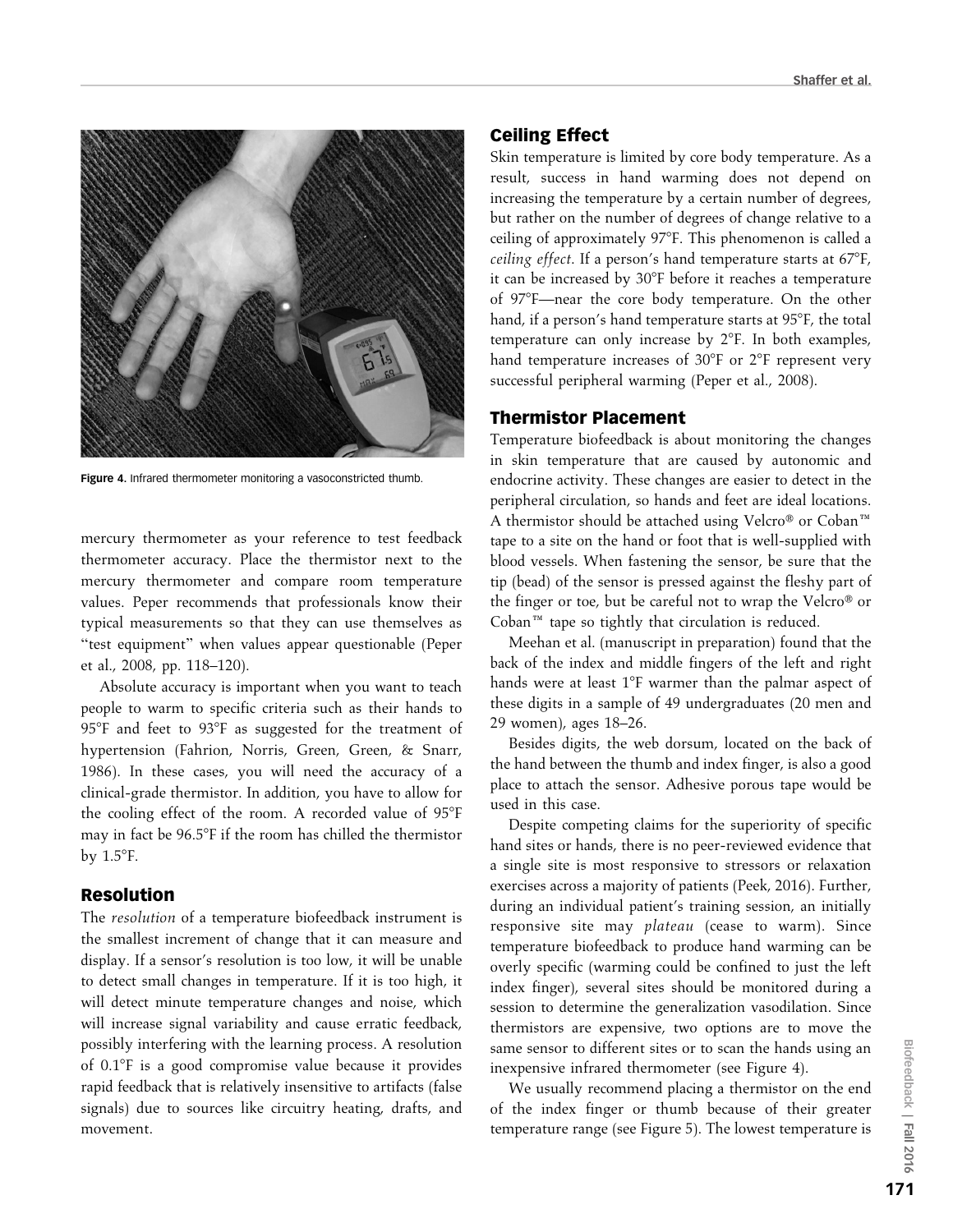

Figure 5. Thermistor placement at the fingertip.

observed at the tips of the fingers if room temperature is lower than core temperature. In addition, the ends of the fingers have higher densities of proprioceptive receptors than the web of the hand. This allows clients to more easily feel the sensations of warmth. Usually when finger temperature is about 90°F, subjects start to feel the throbbing of their pulse at the fingertip.

#### Monitoring Conditions

The room should be around  $74^{\circ}F$  when measuring temperature. Rooms below 68°F may produce a downward temperature drift as peripheral blood vessels constrict to reduce body heat loss and maintain core temperature. Remove your patient from drafts and cool surfaces and provide seating with sufficient neck and knee support. Plants may be used to diffuse drafts. Conversely, warm rooms may elevate temperatures. A cadaver's hand temperature will be 90°F in a 90°F room. Experienced professionals record room temperature along with client baseline values.

Usually, it is easier for subjects to warm their hands when the palm faces downward and feels the warmth of the thigh than when it faces upward and feels the coolness of the air.

#### Quality Control

The most important rule is to record under similar conditions since only then can you compare data. While it is valid to compare temperature values within a single session, across-session comparisons are less valid because many conditions may have changed between sessions. For example, the client's initial temperature, office temperature, and sensor placement may have changed. You can reduce

these sources of variability by standardizing your methods. While trend graphs (plotting values across multiple sessions) may often show considerable variability between adjacent sessions, they should help you demonstrate a learning curve. If your client is learning to self-regulate, you should see a warming trend in the session-to-session values. This, along with improvement in your client's symptoms or performance, should help you document temperature biofeedback training effectiveness.

Professionals should take precautions against five temperature recording issues: constriction, blanketing, warming by the thigh, movement, and position.

First, constriction occurs when tape is tightly wrapped around the circumference of the digit, which could reduce blood flow and produce lower readings. Instead, apply tape over the bead and cable, following the cable.

Second, blanketing results when too much material is used to wrap around the finger and heat is trapped inside. Zerr et al. (2015) found that this raised finger temperature by nearly 1°F. When using Velcro®, be sure to wrap around the sensor so you can see the bead close to the edge of the band. When using tape, don't cover the bead fully or use porous tape that will allow air to flow. If the tape thermally insulates the probe and finger, it will reduce the observed vasoconstriction of the fingers because the fingers are staying warm because of the tape. This is similar to wearing gloves in colder weather. For consistency, use a single layer of tape.

Third, warming by the thigh can directly and indirectly heat a thermistor, so that the recorded temperature is somewhere between finger and thigh temperature (see Figure 6). When the thermistor attached to a cold finger touches the thigh, it may increase the temperature as much as 10 or more degrees. The thermistor is exposed to heat radiating from the thigh, this may increase temperature by 0.5 to 1.0°F (Meehan et al., in press). A thick towel, which should be replaced between clients to mitigate infection transmission, can avoid this problem.

Although you can instruct clients to rest their hands on the thigh with the palms up, this often will cause cooling of the fingers as the person becomes aware of the cool air and the slight sweating of the exposed palms cools the fingers. Also, be aware that the fingers can curl in such a way that the thumb, or an adjacent finger, will touch the sensor and warm it up. Booiman (personal communication, March 26, 2016) recommends recording from the inner aspect of the thumb, since there is gap between the thumb and index finger. A compromise is to secure the thermistor on the side of the index finger.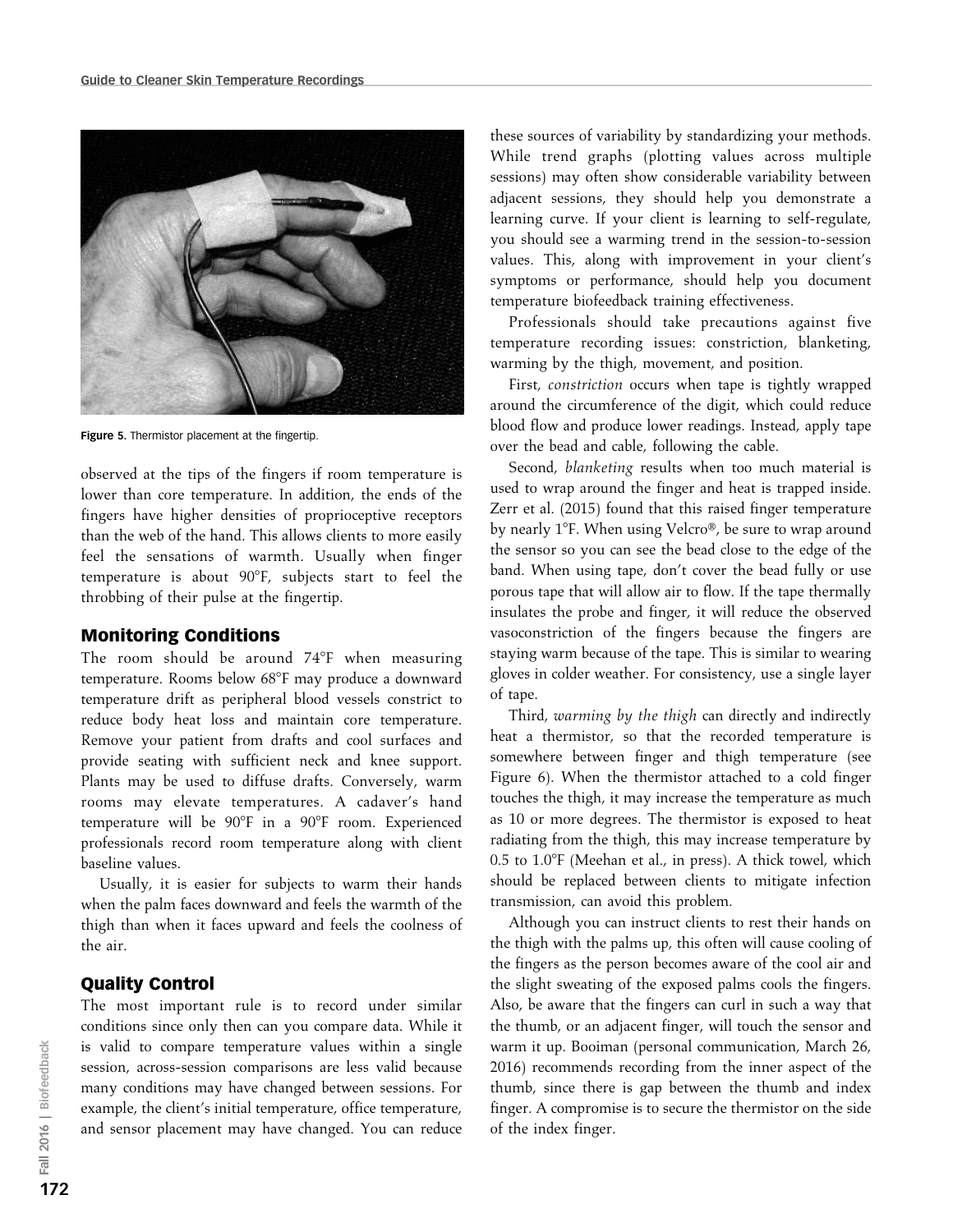

Figure 6. Thermistor warming due to contact with the thigh.

Fourth, movement can decouple the thermistor from the skin by tugging on the sensor cable. This can lift the sensing bead from the skin (see Figure 7). You can minimize this problem by taping the thermistor cable down to your patient's shirt or blouse (and possibly also to a reclining chair) with sufficient slack.

Finally, a positional effect results when the hand is placed above the heart and gravity lowers temperature by reducing the amount of blood perfusion in the skin. Figure 8 shows the effect of moving the client's hand above and below heart level. It also shows how movement artifacts occur each time the subject moves. When recording, standardize hand elevation.

While early biofeedback texts warned clinicians against the stem effect, cooling due to not securing the first 3 inches of a thermistor, Zerr et al. (2015) found no evidence of this artifact when recording from undergraduates. The disappearance of this phenomenon may be due to improved thermistor design.

#### The Importance of Temperature Scale

One last thing to be careful about, when providing skin temperature biofeedback, is the scale setting on the screen's feedback graph. Temperature is a very slow signal that rarely exhibits much variability. Setting the scale too

Temperature

widely or too narrowly can give inconsistent feedback to the client and cause confusion. A scale that is too wide will flatten out the signal and small but meaningful changes will never be shown. A scale that is too narrow will make insignificant changes seem like large ones and confuse your client.

Observe the temperature changes during the baseline period and set the scale's maximum value slightly above the maximum and its minimum value to below the lowest baseline reading. For temperature training and to reveal temperature changes, we often set the range at plus or minus 2°F of the baseline value.

## Tracking Test

A tracking test, previously called a behavior test, checks the relative integrity of the entire signal chain from the thermistor to the encoder, the correct software selection of input channels, and display settings. You can determine whether a temperature display mirrors the thermistor's temperature changes by performing a tracking test, during which you gently blow on the thermistor bead to warm it.

Be sure to bring it very close to the mouth; otherwise, you may be moving the cooler room temperature over the thermistor. Temperature should increase while you blow and then decrease when you stop.



Figure 7. Thermistor decoupling due to movement.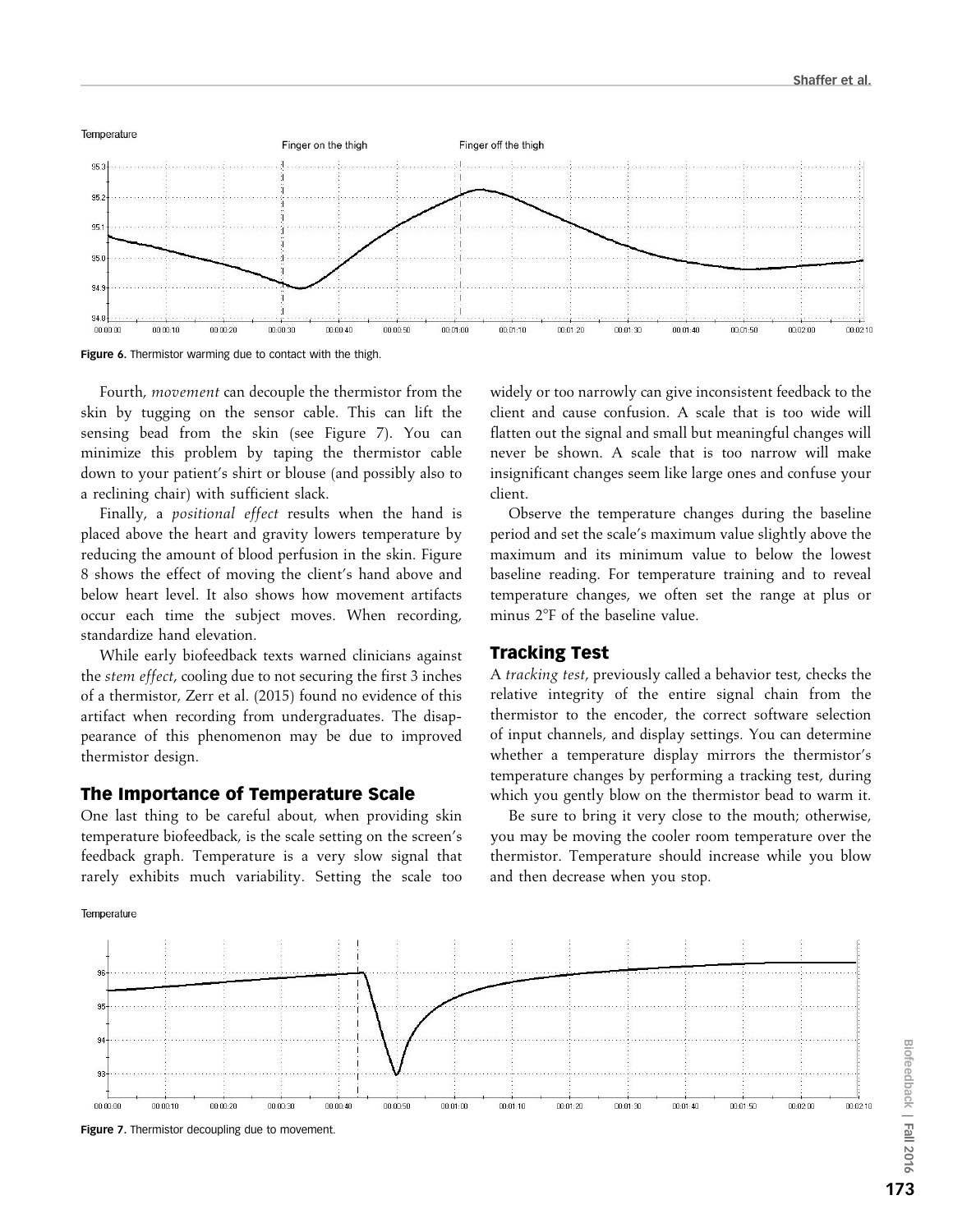

If the tracking test fails, review each element in the chain. Check that the sensor is properly inserted into the correct encoder channel, double-check your sensor placement, and make sure that you're not actually replaying previously recorded data. If you have more than one probe, try substituting probes to see if the first one might be defective. Finally, if all else fails, contact your vendor's technical support department.

To check the relative accuracy of the thermistor, place it underneath your armpit, wait a minute, and the temperature should approach core temperature.

#### Baselines

Temperature baselines are resting measurements obtained while a client is resting without feedback. For publishable research, a baseline period should allow temperature to stabilize within 0.5°F for at least 5 minutes. Stabilization happens at two levels. First, the sensor itself needs sufficient time to reach the client's skin temperature. Then, the client has to adapt to your room's ambient temperature (see Figure 9).

Baseline length will vary with each subject between 15 and 45 minutes in a 74°F room. Cold outdoor temperature can delay stabilization by 20 minutes (Khazan, 2013).

Due to practical concerns, clinical baselines are often as brief as 3 minutes during training sessions. Be cautious that if a patient hasn't stabilized before the training session starts, warming during the session may reflect adjustment to the room environment instead of self-regulation. As soon as clients sit in the training chair, let them hold the thermistor in their hand, even unconnected, to start warming it right away. Then, affix it to the clients' finger when you have finished your setup procedure.

A baseline measurement is usually only meaningful in the first few sessions. After people have learned peripheral warming, sitting in the baseline condition will usually evoke hand warming. The hand will progressively warm as they relax.

## Normal Values and the Circadian Rhythm

The average core body temperature is usually around 98.6 $\degree$ F and varies by 1.3 $\degree$ F during the day due to the endogenous circadian rhythm (lowest in early morning and higher in late afternoon). The time of day can significantly affect skin temperature. Higher skin temperatures are more



Figure 9. Temperature stabilization.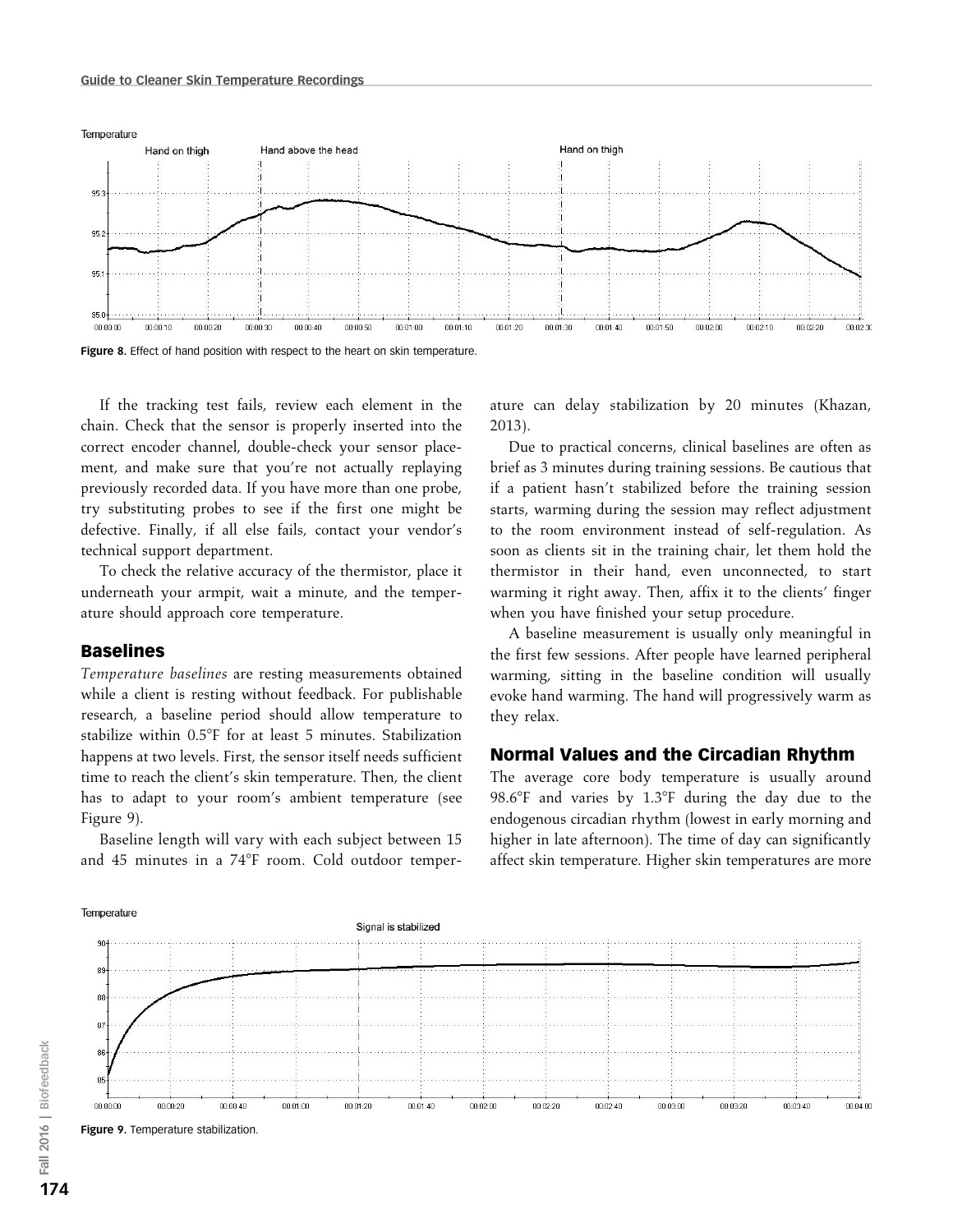

easily attained in the late afternoon and early evening. This is relevant for clinicians because they often see clients early in the morning before they go to work (normal core temperature 97.7°F) or late in the afternoon/early evening when they come from work (normal core temperature 99.08F) (Duffy, Dijk, Klerman, & Czeisler, 1998). Again, when recording, the maximum temperature can be slightly higher in the early evening than early morning. When analyzing data, be sure to compare absolute data from similar times of the day.

Peripheral temperature detected from the hands and feet is much lower. Normal finger temperatures range widely. Temperature values for men fall along a normal curve; those for women are bimodal. Finger temperatures exceed 88°F and toe temperatures reach about 85°F. Men have average hand temperatures of 90°F compared with 87.2°F for women; a 2.8°F difference (Conant, 2016).

Depending upon the degree of heat loss from the fingers to a cooler room, clinicians can up-train finger temperature to  $95^{\circ}$ F and toe temperature to  $93^{\circ}$ F in a  $74^{\circ}$ F room (Khazan, 2013, pp. 45, 159). If the room is warmer than  $80^{\circ}$ F, you can up-train finger temperature to nearly  $96.5^{\circ}$ F and foot temperature to 95°F.

#### Temperature Variability

Shusterman (1995) reported that the skin temperature signal contains oscillations in the 0.015–0.04 Hz range for both healthy subjects and those diagnosed with coronary artery disease. These oscillations are termed temperature variability (TV). The power spectra for TV and heart rate variability (HRV), which overlap, showed parallel changes in response to stressors. TV was more sensitive to stressors than mean temperature.

#### Thermistor Monitoring of Respiration

R. Gevirtz (personal communication, March 11, 2016) recommended placement of a temperature probe below the nostril to monitoring breathing when you don't have a respirometer (flexible respiration sensor placed around the abdomen or chest). This technique was discussed in the 1970s and works when the nostril is unobstructed and the probe is located at the opening of the nostrils.

As shown by Figure 10, there are three caveats to this approach. First, the temperature-based respiration signal is the reverse of a respirometer waveform (inhalation  $=$ colder  $=$  down; exhalation  $=$  warmer  $=$  up). Second, the two signals will be slightly out of phase since a thermistor tracks temperature changes more sluggishly. Finally, as a client breathes more rapidly or more shallowly, the thermistor is less able to respond to briefer or less marked temperature changes, and the signal flattens out.

#### Summary

Skilled temperature monitoring requires familiarity with clean signals, normal values, and understanding of the factors that can affect signals. As with all biofeedback modalities, visual inspection of the raw signal is essential to ensuring measurement fidelity. While clinicians primarily use thermistors to monitor peripheral temper